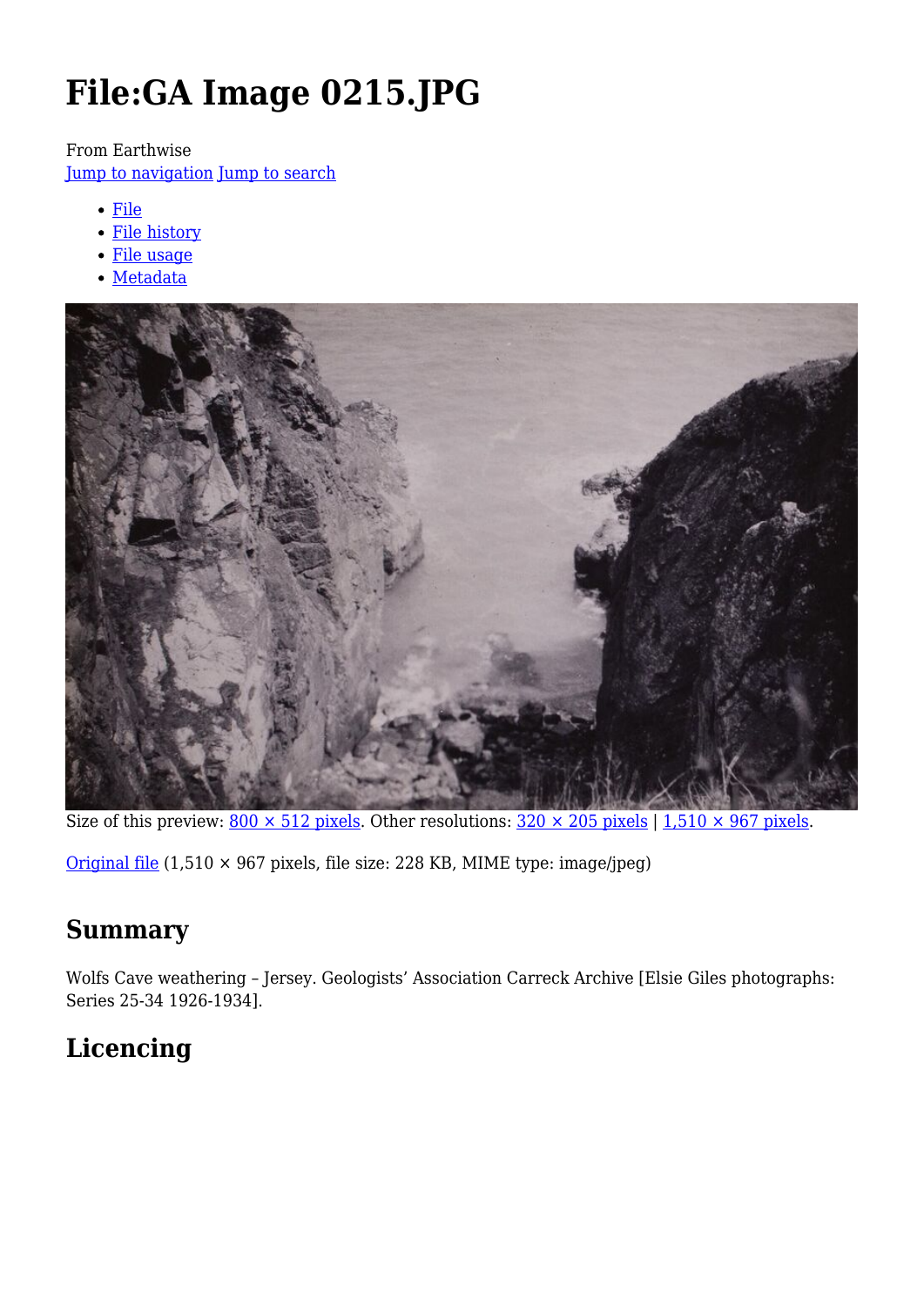Download of 1000 x 1000 pixel images is free for all non-commercial use - all we ask in return is for you to acknowledge BGS when using our images. Click our Terms and Conditions link below for information on acknowledgement text, and to find out about using our images commercially.

#### **Copyright**

The images featured on this site unless otherwise indicated are copyright material of the UK Research and Innovation (UKRI), of which the British Geological Survey is a component body. The British Geological Survey encourages the use of its material in promoting geological and environmental sciences. The images may be reproduced free of charge for any non-commercial use in any format or medium provided they are reproduced accurately and not used in a misleading or derogatory context. Where any images on this site are being republished or copied to others, the source of the material must be identified and the copyright status acknowledged. The permission to reproduce UKRI protected material does not extend to any images on this site which are identified as being the copyright of a third party. Authorisation to reproduce such material must be obtained from the copyright holders concerned.

#### **Non-commercial Use**

Use of the images downloaded from this site and reproduced digitally or otherwise may only be used for non-commercial purposes, which are:-

- Private study or research for a non-commercial purpose
- Education for teaching, preparation and examination purposes

When using the images please credit 'British Geological Survey' and include the catalogue reference ('P Number') of the item to allow others to access the original image or document. Noncommercial users of the images from this site are restricted to downloading no more than 30 images, without seeking further permission from [enquiries@bgs.ac.uk](mailto:enquiries@bgs.ac.uk)

#### **Commercial Use**

For commercial use of these images for which higher resolution images are available, individual permissions and/or licences arrangements should be agreed by contacting [enquiries@bgs.ac.uk](mailto:enquiries@bgs.ac.uk) Commercial use will include publications in books (including educational books), newspapers, journals, magazines, CDs and DVDs, etc, where a cover charge is applied; broadcasts on TV, film and theatre; and display in trade fairs, galleries, etc. If you are in doubt as to whether your intended use is commercial, please contact [enquiries@bgs.ac.uk](mailto:enquiries@bgs.ac.uk)

#### **Warranty**

Use of the images downloaded from this site is at the users own risk. UKRI gives no warranty as to the quality of the images or the medium on which they are provided or their suitability for any use. **Ordnance Survey topography**

Maps and diagrams in Earthwise use topography based on Ordnance Survey mapping. The National Grid and other Ordnance Survey data ©Crown Copyright and database rights 2015. Ordnance Survey Licence No. 100021290 EUL.

# **File history**

Click on a date/time to view the file as it appeared at that time.

| Date/Time                        | <b>Thumbnail</b> | <b>Dimensions</b>                | <b>User</b>                           | <b>Comment</b>                                                                                                                                            |
|----------------------------------|------------------|----------------------------------|---------------------------------------|-----------------------------------------------------------------------------------------------------------------------------------------------------------|
| current 20:50, 19 September 2020 |                  | $1,510 \times 967$<br>$(228$ KB) | <b>Scotfot</b><br>(talk)<br>contribs) | <b>Wolfs Cave</b><br>weathering -<br>Jersey. Geologists'<br>Association<br>Carreck Archive<br>[Elsie Giles<br>photographs:<br>Series 25-34<br>1926-1934]. |

You cannot overwrite this file.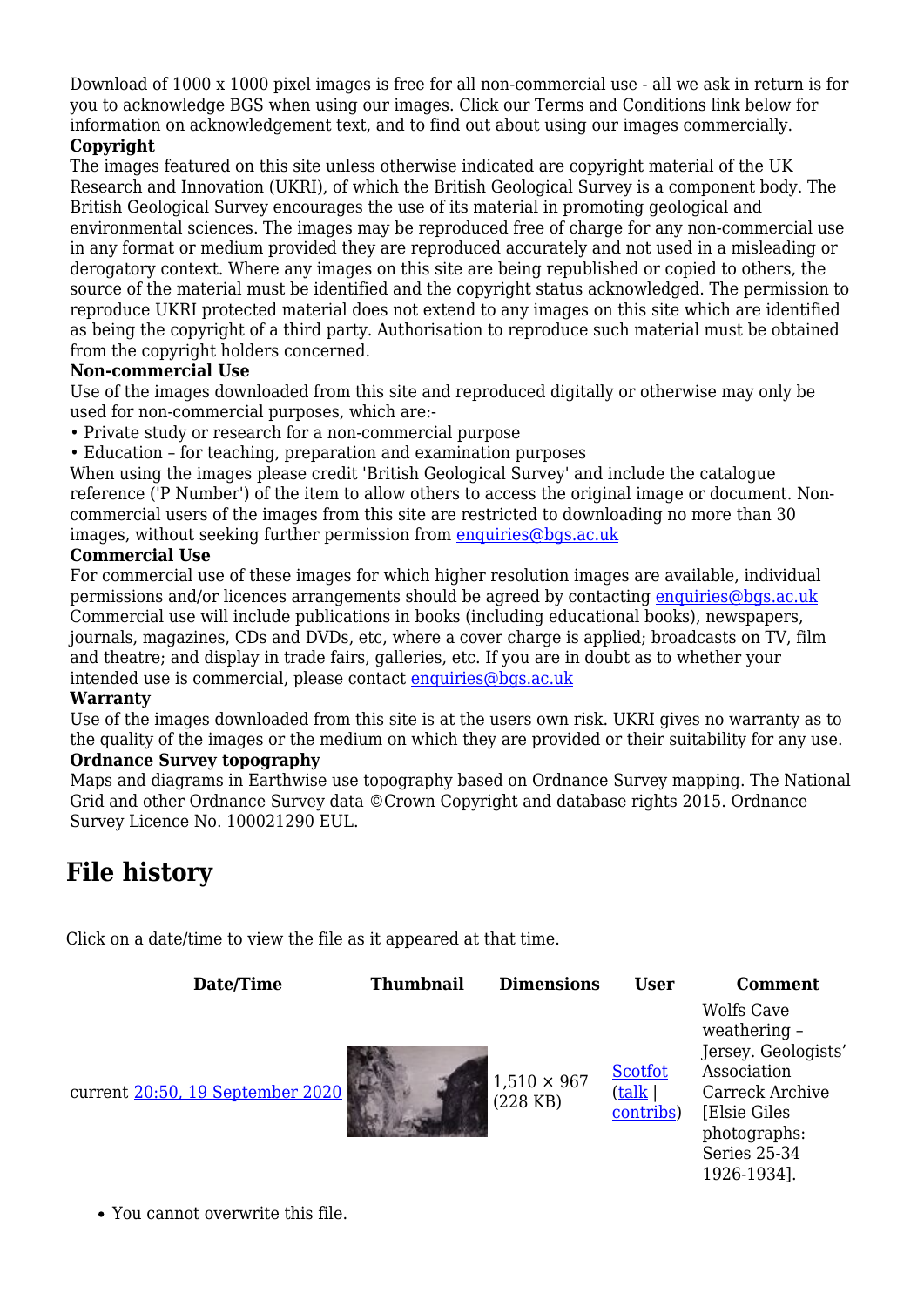# **File usage**

The following page links to this file:

[Elsie Giles photographs: Series 25-34. 1926–1934 - index, GA 'Carreck Archive'](http://earthwise.bgs.ac.uk/index.php/Elsie_Giles_photographs:_Series_25-34._1926%E2%80%931934_-_index,_GA_%27Carreck_Archive%27)

# **Metadata**

This file contains additional information, probably added from the digital camera or scanner used to create or digitise it.

If the file has been modified from its original state, some details may not fully reflect the modified file.

**Author** Bob **Date and time of data generation** 09:30, 18 September 2020 **Date and time of digitising** 09:30, 18 September 2020 **DateTimeOriginal subseconds** 77 **DateTimeDigitised subseconds** 77 Retrieved from ['http://earthwise.bgs.ac.uk/index.php?title=File:GA\\_Image\\_0215.JPG&oldid=50283](http://earthwise.bgs.ac.uk/index.php?title=File:GA_Image_0215.JPG&oldid=50283)' [Categories:](http://earthwise.bgs.ac.uk/index.php/Special:Categories)

- [License tags](http://earthwise.bgs.ac.uk/index.php/Category:License_tags)
- [Geologists' Association images](http://earthwise.bgs.ac.uk/index.php/Category:Geologists%27_Association_images)

# **Navigation menu**

### **Personal tools**

- Not logged in
- [Talk](http://earthwise.bgs.ac.uk/index.php/Special:MyTalk)
- [Contributions](http://earthwise.bgs.ac.uk/index.php/Special:MyContributions)
- [Log in](http://earthwise.bgs.ac.uk/index.php?title=Special:UserLogin&returnto=File%3AGA+Image+0215.JPG&returntoquery=action%3Dmpdf)
- [Request account](http://earthwise.bgs.ac.uk/index.php/Special:RequestAccount)

#### **Namespaces**

- [File](http://earthwise.bgs.ac.uk/index.php/File:GA_Image_0215.JPG)
- [Discussion](http://earthwise.bgs.ac.uk/index.php?title=File_talk:GA_Image_0215.JPG&action=edit&redlink=1)

 $\Box$ 

### **Variants**